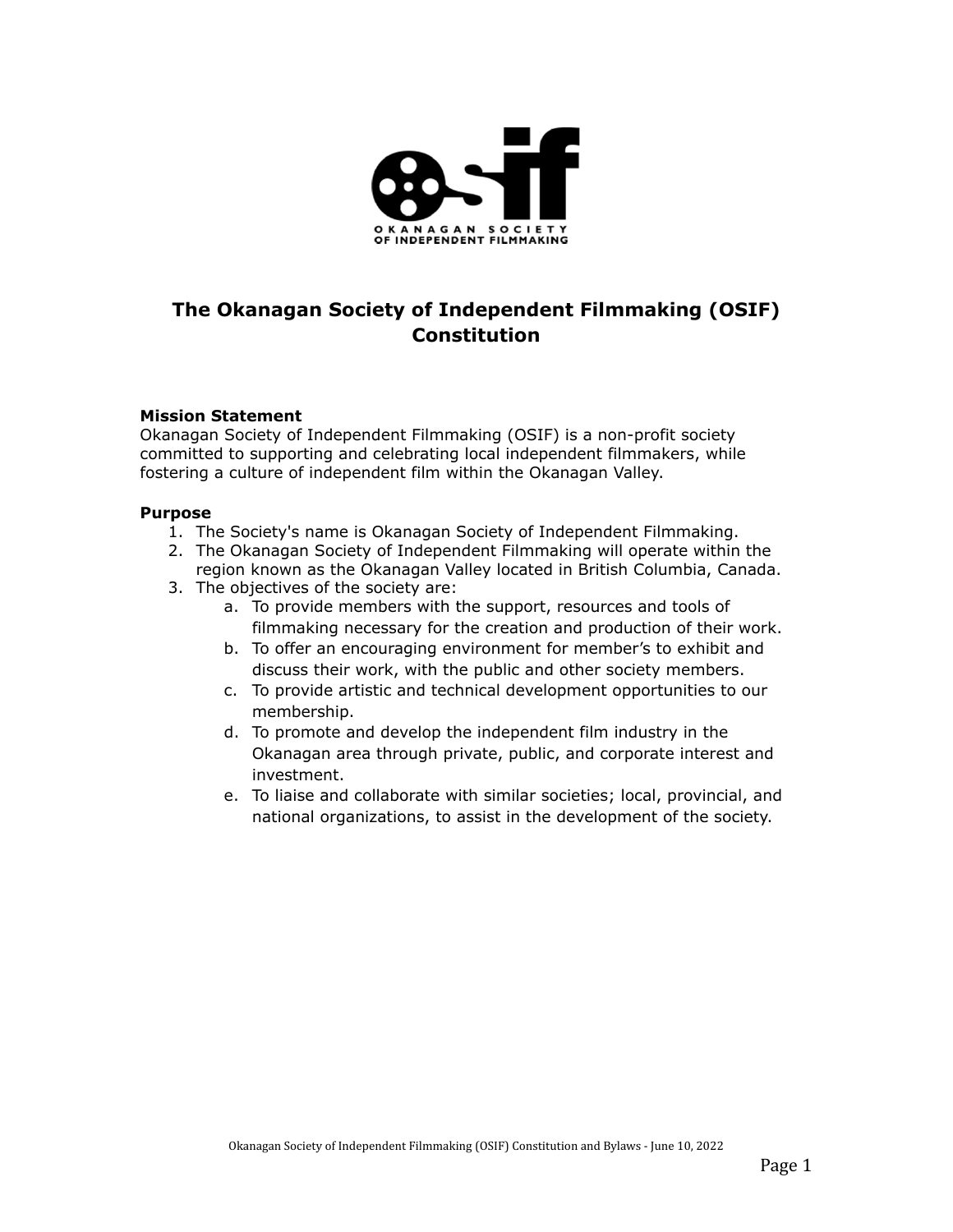# **Bylaws of The Okanagan Society of Independent Filmmaking (the "Society")**

# **PART 1 – DEFINITIONS AND INTERPRETATION**

## **Definitions**

**1.1** In these Bylaws:

**"Act"** means the *Societies Act* of British Columbia as amended from time to time;

**"Board"** means the directors of the Society;

**"Bylaws"** means these Bylaws as altered from time to time.

#### **Definitions in Act Apply**

**1.2** The definitions in the Act apply to these Bylaws.

#### **Conflict with Act or Regulations**

**1.3** If there is a conflict between these Bylaws and the Act or the regulations under the Act, the Act or the regulations, as the case may be, prevail.

# **PART 2 – MEMBERS**

## **Membership Policy**

**2.1** Membership is open to anyone who demonstrates filmmaking or videography ability/techniques or interest in developing this ability in the art and craft of filmmaking and videography. Further, membership is open to those who are interested and actively support independent filmmaking and video making, and who will participate in and support the development of the Society.

## **Application for Membership**

**2.2** A person may apply for membership in the Society, by signing up through the society's website, or by emailing the society's secretary with their intention to do so. The person becomes a member on the Board's acceptance of the application and completed payment of membership dues.

#### **Membership Term**

**2.3** A membership term is valid for 365 days from signup and payment, on a recurring annual basis. The member has the option to opt out after their term.

## **Membership Tiers & Benefits**

**2.4** Membership to the Society is available as an "OSIF Membership". The yearly dues will be decided on by the Board from time-to-time. Benefits of being an OSIF Member will be listed on the website.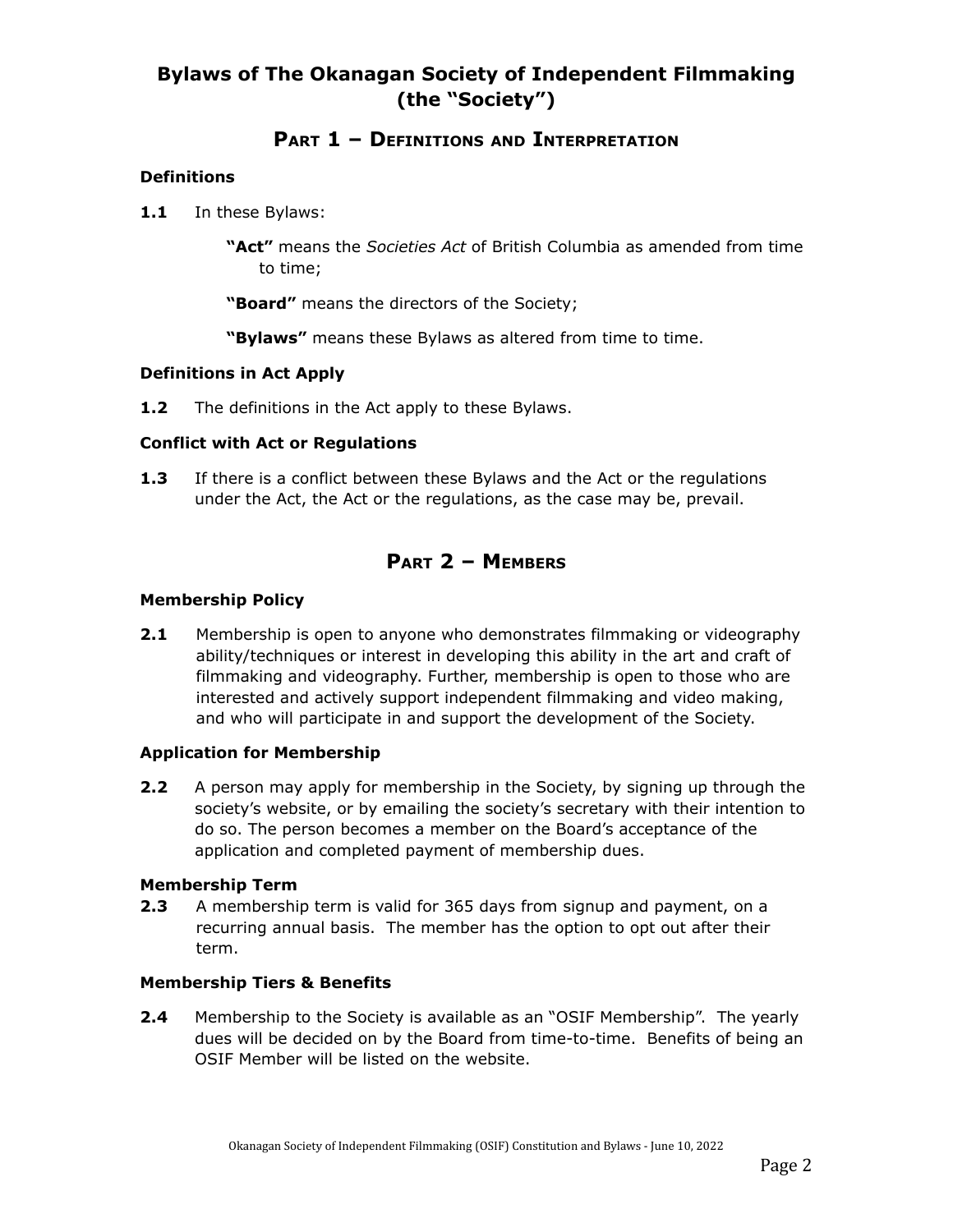## **Changes to Membership Dues and Benefits**

**2.5** It is understood that the benefits of membership listed on the website, and the price of membership dues may change from time-to-time, The Board will keep the Membership updated with those changes. This in no way will affect the terms of membership, or these bylaws. Any major membership restructuring, or major changes to membership dues, will require a Special Resolution being voted on by the Members.

## **Member Responsibilities**

- **2.6** A member is considered to be in good standing if they:
	- a. Respect the Society's policies and procedures.
	- b. Uphold the Constitution of the Society and comply with these bylaws.
	- c. Pay annual membership dues in a timely fashion.
	- d. Be respectful, be safe, and act with good conduct towards other members within the Society and community.
	- e. Do not bring the Society into disrepute with personal misconduct.
	- f. Do not act against the interests or goals of the Society; and/or do not do anything to be judged as harmful to the Society.

## **Member Not in Good Standing**

**2.7** A member is not in good standing if the member fails to abide by any of the points made in section 2.6.

## **Termination of Membership**

- **2.8** A member's membership in the Society terminates when:
	- a. The member's term of membership expires.
	- b. The member resigns.
	- c. The member dies (individual), or business dissolves (corporate).
	- d. The member is not in good standing in accordance with these bylaws.
		- i. To terminate a member not in good standing, a resolution must be passed with a majority of the Board of Directors votes, voting for termination.
		- ii. The member will receive a reasonable opportunity to make representations to the society respecting the proposed discipline or termination.

# **PART 3 – GENERAL MEETINGS OF MEMBERS**

## **Time and Place of General Meeting**

**3.1** A general meeting shall be held at the time and place the Board determines, including over electronic means. Members participating by electronic means are deemed to be present at the meeting.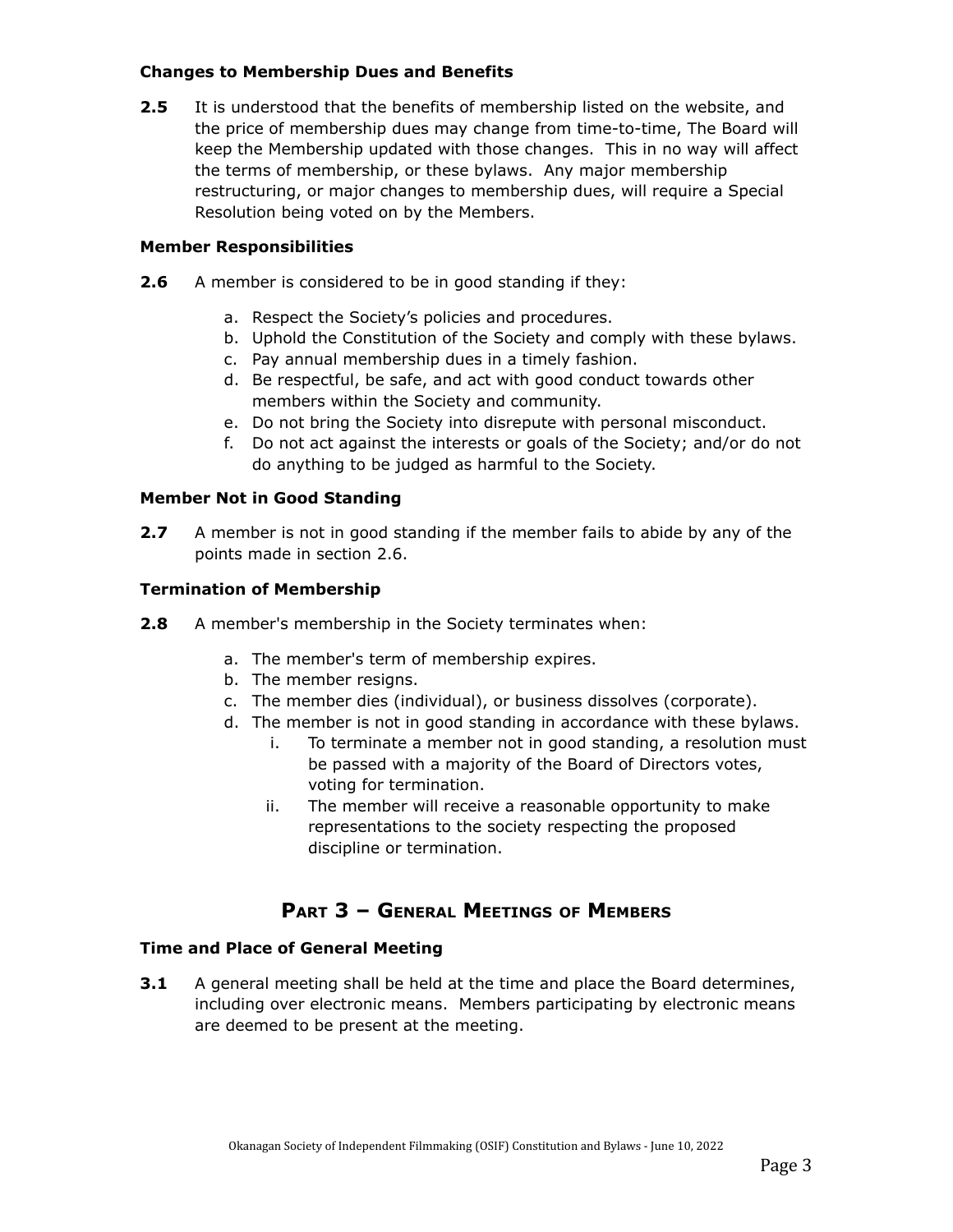## **Ordinary Business at General Meeting**

- **3.2** At a general meeting, the following business is ordinary business:
	- a. adoption of rules of order;
	- b. consideration of any financial statements of the Society presented to the meeting;
	- c. consideration of the reports of the directors or auditor;
	- d. election or appointment of directors;
	- e. appointment of an auditor, if any;
	- f. business arising out of a report of the directors not requiring the passing of a special resolution.

#### **Notice of Special Business**

**3.3** A notice of a general meeting must state the nature of any business, other than ordinary business, to be transacted at the meeting in sufficient detail to permit a member receiving the notice to form a reasonable interpretation of the special business.

## **Chair of General Meeting**

- **3.4** The following process shall be used to select an individual to preside as the chair of a general meeting:
	- a. an individual, as appointed by the Board, shall preside as the Chair of the general meeting;
	- b. if the Board has not appointed an individual to preside as the chair or the individual appointed by the Board is unable to preside as the chair,
		- i. the president,
		- ii. the vice-president, if the president is unable to preside as the chair, or
		- iii. one of the other directors present at the meeting, if both the president and vice-president are unable to preside as the chair.

## **Alternate Chair of General Meeting**

**3.5** If there is no individual entitled under these Bylaws who is able to preside as the chair of a general meeting within 15 minutes from the time set for holding the meeting, the meeting shall be rescheduled to a date that is within 2 weeks of the general meeting, as decided and notified by the Board.

#### **Quorum Required**

**3.6** Business, other than the election of the chair of the meeting and the adjournment or termination of the meeting, must not be transacted at a general meeting unless a quorum of voting members is present.

#### **Quorum for General Meetings**

**3.7** The quorum for the transaction of business at a general meeting is 3 voting members or 10% of the voting members, whichever is greater.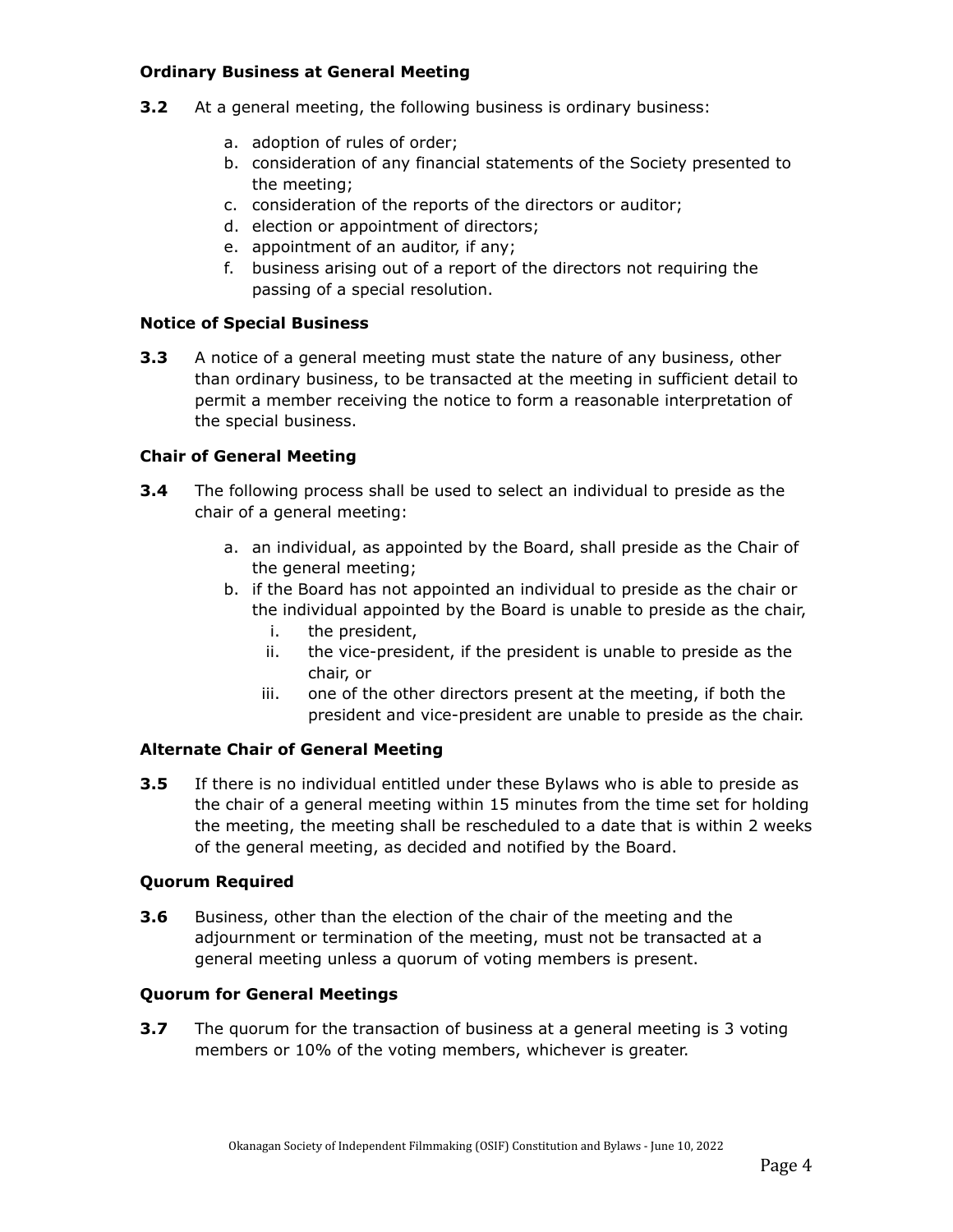## **Lack of Quorum at Commencement of Meeting**

- **3.8** If, within 30 minutes from the time set for holding a general meeting, a quorum of voting members is not present,
	- a. in the case of a meeting convened on the requisition of members, the meeting is terminated, and
	- b. in any other case, the meeting stands adjourned to the same day in the next week, at the same time and place, and if, at the continuation of the adjourned meeting, a quorum is not present within 30 minutes from the time set for holding the continuation of the adjourned meeting, the voting members who are present constitute a quorum for that meeting.

#### **If Quorum Ceases to be Present**

**3.9** If, at any time during a general meeting, there ceases to be a quorum of voting members present, business then in progress must be suspended until there is a quorum present or until the meeting is adjourned or terminated.

#### **Adjournments by Chair**

**3.10** The chair of a general meeting may, or, if so directed by the voting members at the meeting, must, adjourn the meeting from time to time and from place to place, but no business may be transacted at the continuation of the adjourned meeting other than business left unfinished at the adjourned meeting.

#### **Notice of Continuation of Adjourned General Meeting**

**3.11** It is not necessary to give notice of a continuation of an adjourned general meeting or of the business to be transacted at a continuation of an adjourned general meeting except that, when a general meeting is adjourned for 30 days or more, notice of the continuation of the adjourned meeting must be given.

#### **Order of Business at General Meeting**

- **3.12** The order of business at a general meeting is as follows:
	- a. elect an individual to chair the meeting;
	- b. determine an individual to record meeting minutes;
	- c. determine that there is a quorum;
	- d. approve the agenda;
	- e. approve the minutes from the last general meeting;
	- f. deal with unfinished business from the last general meeting;
	- g. if the meeting is an annual general meeting,
		- i. receive the directors' report on the financial statements of the Society for the previous financial year, and the auditor's report, if any,
		- ii. receive any other reports of directors' activities and decisions since the previous annual general meeting,
		- iii. elect or appoint directors, and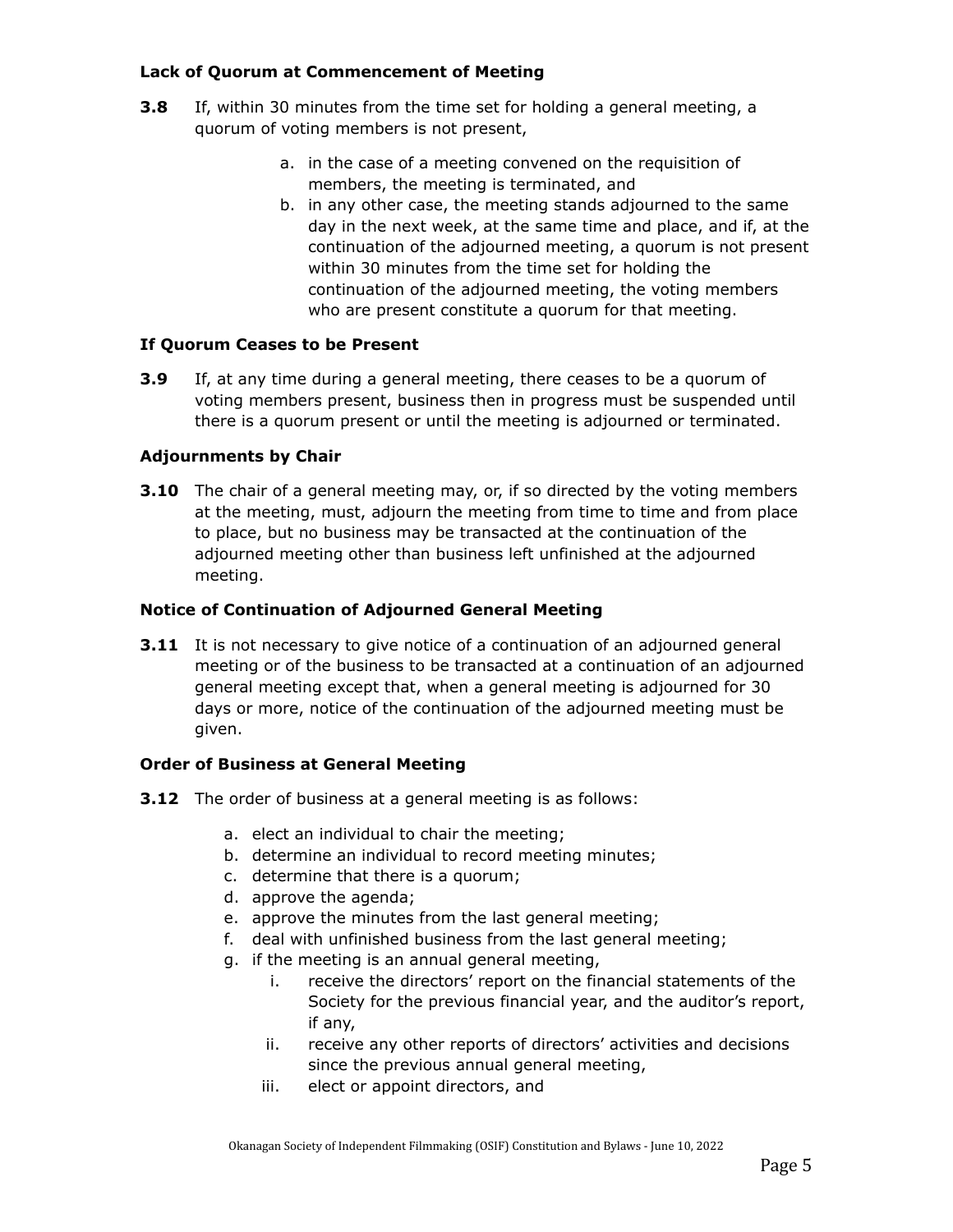- iv. appoint an auditor, if any;
- h. deal with new business, including any matters about which notice has been given to the members in the notice of meeting;
- i. terminate the meeting.

#### **Methods of Voting**

**3.13** At a general meeting, voting must be by a show of hands, an oral vote or another method that adequately discloses the intention of the voting members, including by electronic means, except that if, before or after such a vote, 2 or more voting members request a secret ballot or a secret ballot is directed by the chair of the meeting, voting must be by a secret ballot.

Voting can also be done electronically, through an online voting platform between or before general meetings, as decided by the Board. This electronic vote will be confirmed and passed at the next general meeting by the members by one of the methods stated above.

#### **Announcement of Result**

**3.14** The chair of a general meeting must announce the outcome of each vote and that outcome must be recorded in the minutes of the meeting.

#### **Proxy Voting Not Permitted**

**3.15** Voting by proxy is not permitted.

#### **Matters Decided at General Meeting by Ordinary Resolution**

**3.16** A matter to be decided at a general meeting must be decided by ordinary resolution unless the matter is required by the Act or these Bylaws to be decided by special resolution or by another resolution having a higher voting threshold than the threshold for an ordinary resolution. A special resolution shall follow procedure as outlined by standard rules of the Act.

## **PART 4 – DIRECTORS**

#### **Number of Directors on Board**

**4.1** The Society must have no fewer than 4 and no more than 9 directors. In the event of there being fewer than 4 directors, see section 4.6(a).

It is recommended for good practice for the Board to be at least 5 members, with it ideally consisting of 7 members.

#### **Director Duties & Responsibilities**

- **4.2** In addition to complying to the all the Bylaws outlined in this document, each director agrees:
	- a. To represent the Society to the best of their abilities and work to further the Society's mission and mandate.
	- b. To act honestly, in good faith and in the best interest of the Society.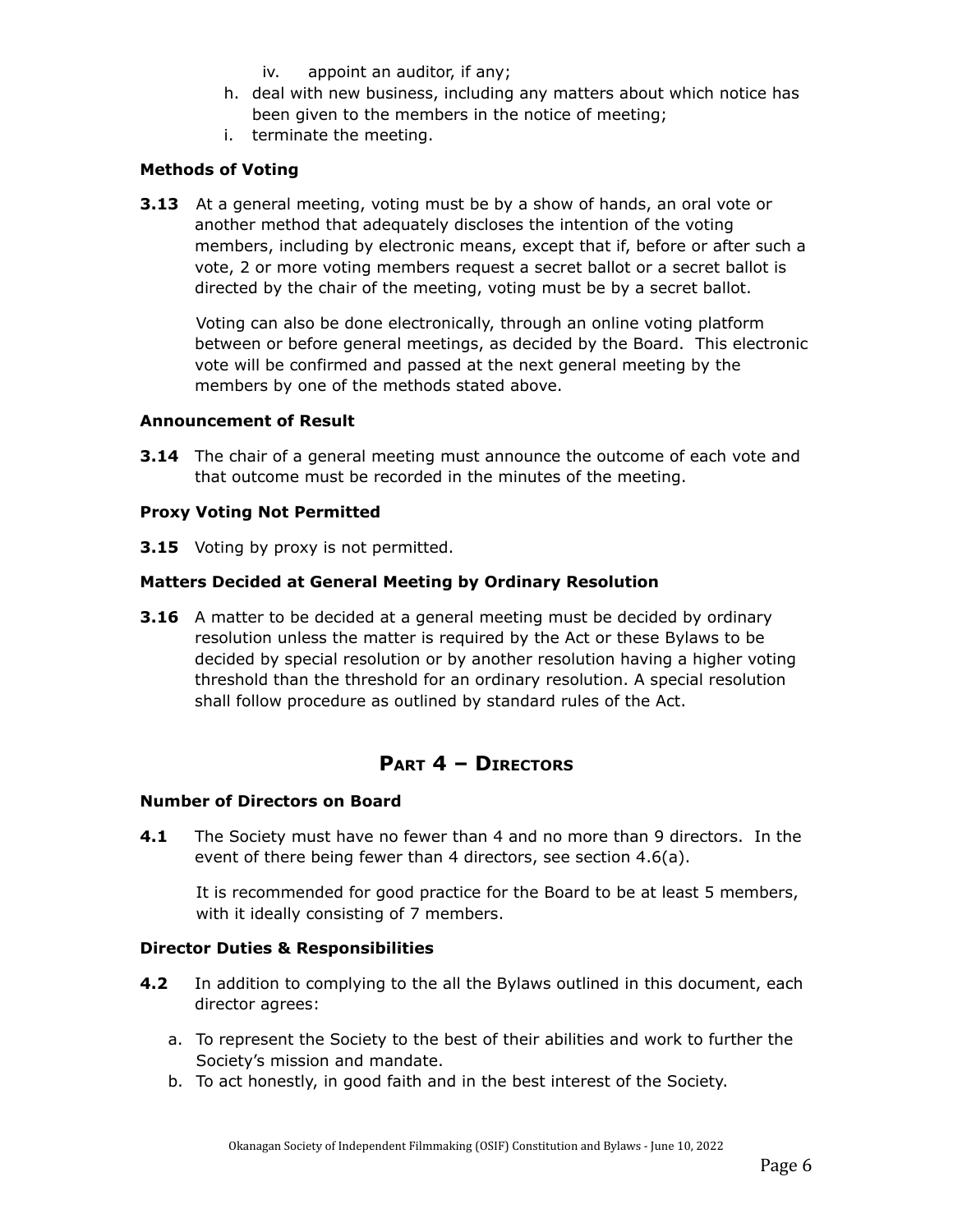- c. To declare conflict of interest, and abstain when possible.
- d. To exercise care and diligence in a "trusteeship" role.
- e. To maintain confidentiality about personnel and financial information of the Society and its members.
- f. To speak in one voice as a society and support all majority Board decisions, even if the director has cast a dissenting vote.
- g. To follow sound administrative and financial practices.
- h. To attend meetings and make formal decisions and policies for the Society.
- i. To perform their tasks and duties to the best of their ability, in an efficient and timely manner.

#### **Election or Appointment of Directors**

**4.3** At each annual general meeting, the voting members entitled to vote for the election or appointment of directors, must elect or appoint the Board, or, must approve the results of any prior electronic election of Directors.

a) The term of each Director shall be for 2 years, commencing on April 1st of the election year, unless otherwise stated within these bylaws.

b) Each election will be staggered in the number of appointed Directors to keep consistency with the Board from year-to-year. Year 'A' will appoint 3 Directors through election, Year 'B' will appoint 4 Directors, repeating that sequence each election year.

#### **Election Process**

- **4.4** Elections for directors must follow this process:
	- a. Elections must be held each year before March 1st.
	- b. Elections are held for nominees to fill **7** spots on the board of directors each year. Unless determined otherwise by the board of directors.
	- c. If less than 5 nominations have been submitted, the nomination process must be extended for a set period of time.
	- d. If only 5-7 nominations have been submitted, those nominees are to be considered the appointed board of directors, pending membership approval at the AGM.
	- e. If more than 7 nominations have been submitted, an election is held, giving membership a minimum of 1 week after the announcement of nominees to cast their vote.
	- f. Elections must be organized by a member of the society, in good standing, appointed by the Board, who is not running for a Director position in the election.
	- g. Elections may be administered electronically.
	- h. Voting results must remain anonymous to the nominees, elected board, and general membership.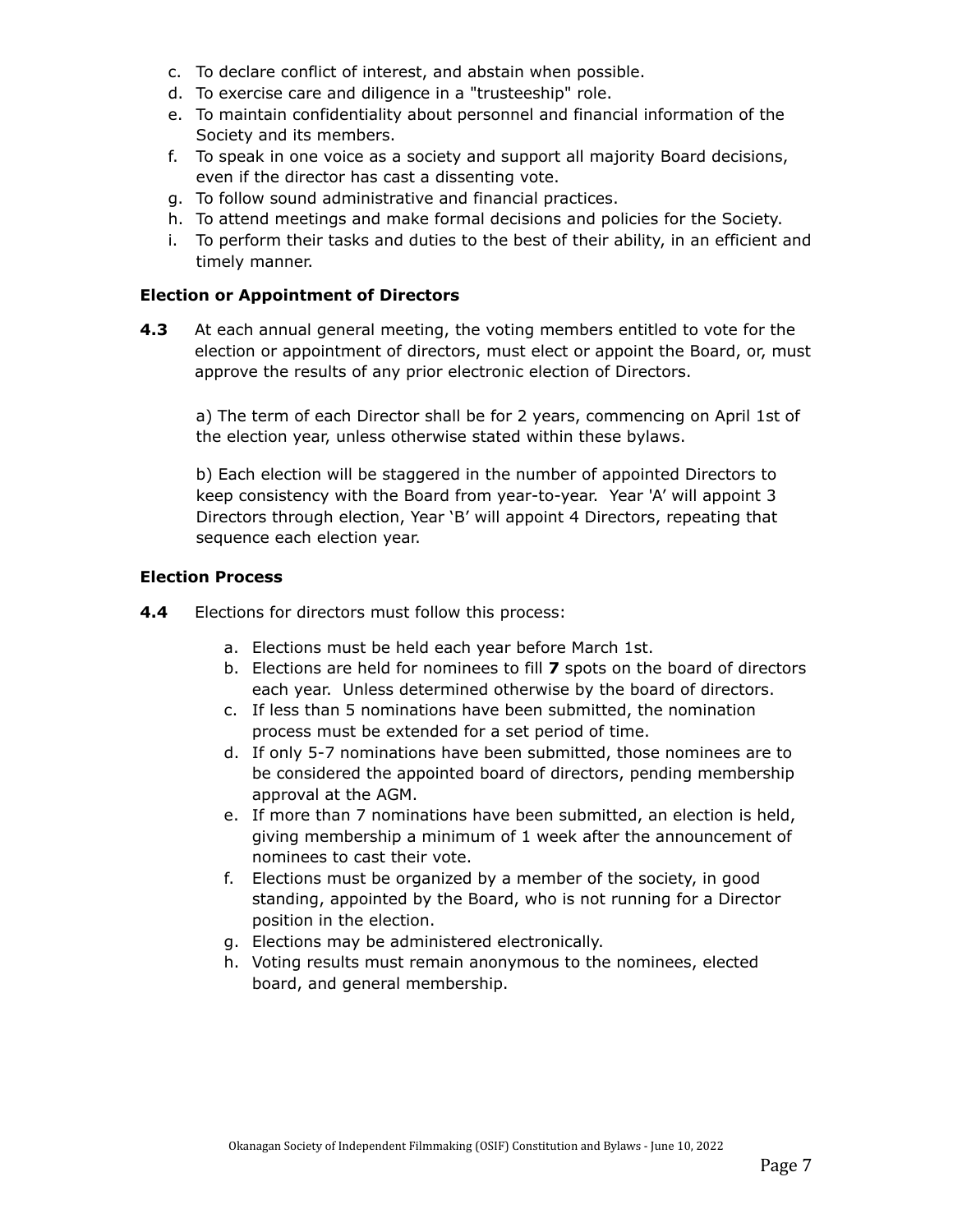#### **Executive Positions**

**4.5** The Executive and Director at Large appointments shall be determined by the panel of elected Directors prior to the annual general meeting and presented to its entitled voting members for approval at the annual general meeting.

#### **Directors May Fill Casual Vacancy on Board**

- **4.6** The Board may, at any time, appoint a member as a director to fill a vacancy that arises on the Board as a result of the resignation, death, termination, or incapacity of a director during the director's term of office, or for any other justifiable reason.
	- a. If the number of directors is less than 4 at the time of the vacancy, the Board must appoint a member in good standing of the Society as a director within 30 days of the vacancy. If a new Director is not appointed within 30 days, an election is triggered for a new board, for:
		- i. the remainder of the term, unless a Requisition is drafted by membership for a special resolution to extend beyond the current term.
		- ii. or if under 3 months from the financial year end (January 1st or later), the newly elected board will serve for the remainder of the term plus the next 12 month term, for a total of no more than 15 months.
	- b. If the number of directors is 4 or greater at the time of the vacancy, the Board may or may not appoint new directors at their own discretion.

#### **Term of Appointment of Director Filling Casual Vacancy**

**4.7** A director appointed by the Board to fill a vacancy ceases to be a director at the end of the unexpired portion of the term of office of the individual whose departure from office created the vacancy.

#### **Removal of Directors**

- **4.8** Directors will be set for grounds of removal off the Board if:
	- a. Their term has expired.
	- b. They formally resign from the Board in writing, or through electronic means.
	- c. They die.
	- d. Through the process of Termination if:
		- i. The director in question is no longer in good standing by failing to abide by any of the points made in section 2.6. or has endangered the interest/reputation of the Society, or the safety of its members.
		- ii. The director fails on reasonable terms, to uphold their duties and responsibilities outlined in section 4.2.
	- e. At the request of the membership, if 10% of voting members send a Requisition for a meeting to the Board for removal of a director,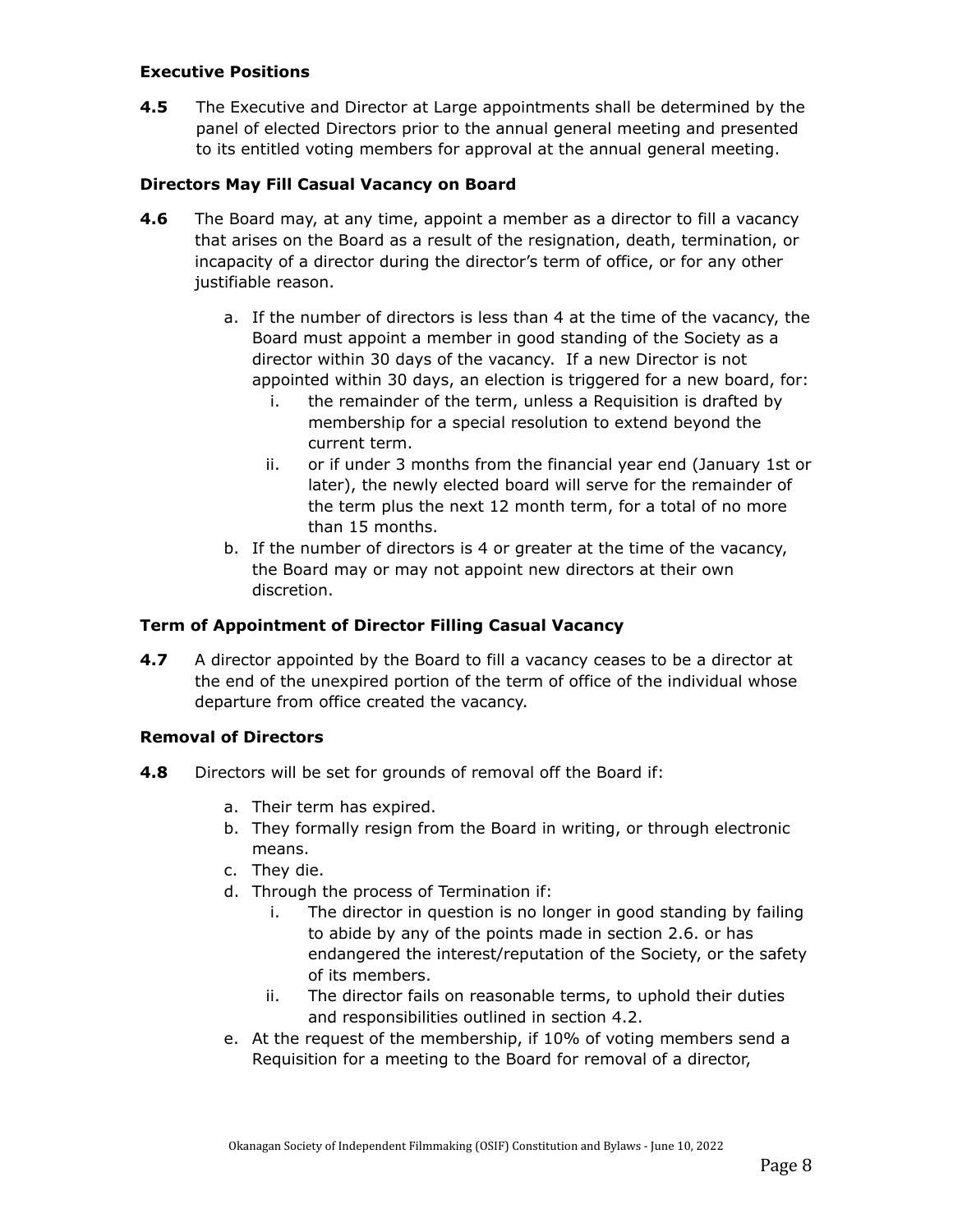followed by a Special Resolution vote of ⅔ majority by the voting members.

## **Process of Termination by Board**

- **4.9** The following steps are taken for the process of termination of a Director by the Board:
	- a. A motion must be put forth by a Director for removal of another director due to any actions made in section 4.8(d), or other acceptable reasons.
	- b. The Director in question will have the opportunity to explain their situation, or resign from the board; All explanations and decisions must be made within 14 days of the initial motion.
	- c. The Board must vote, with a unanimous decision of all Board members voting for removal of the Director.

#### **Duties to Transition of Power**

- **4.10** Within 14 days, all outgoing Directors whether through end of term, resignation or termination, must take appropriate and reasonable steps to:
	- a. Inform the remaining or new Board members on all Society dealings, contacts, and knowledge gained during their term;
	- b. Give access to all Society files, passwords, signing authorities, documents, physical property/equipment, keys, etc. to the remaining or new Board members.
	- c. The Director must immediately cease to act in any form of communications, dealings, commitments, actions, powers, signing authorities, or use of their voice on behalf of the Society; unless specifically directed to do so by the Board.

It is recommended that all outgoing and new Board members schedule a meeting regarding the transition of power between Boards, as well as for any recommendations and advice.

# **PART 5 – DIRECTORS' MEETINGS**

#### **Calling Directors' Meeting**

**5.1** A directors' meeting may be called by the President or by any 2 other Directors, or in the case of special business can be requested by a signed 10% of voting members by email or to the office of the Executive via registered mail. Any such request for special business or extraordinary concerns by its voting members, shall be outlined in the request of no more than 250 words, and be responded to by the Executive in a meeting to be held within 14 days of receipt of the request.

#### **Notice of Directors' Meeting**

**5.2** At least 7 days' notice of a directors' meeting must be given unless all the directors agree to a shorter notice period.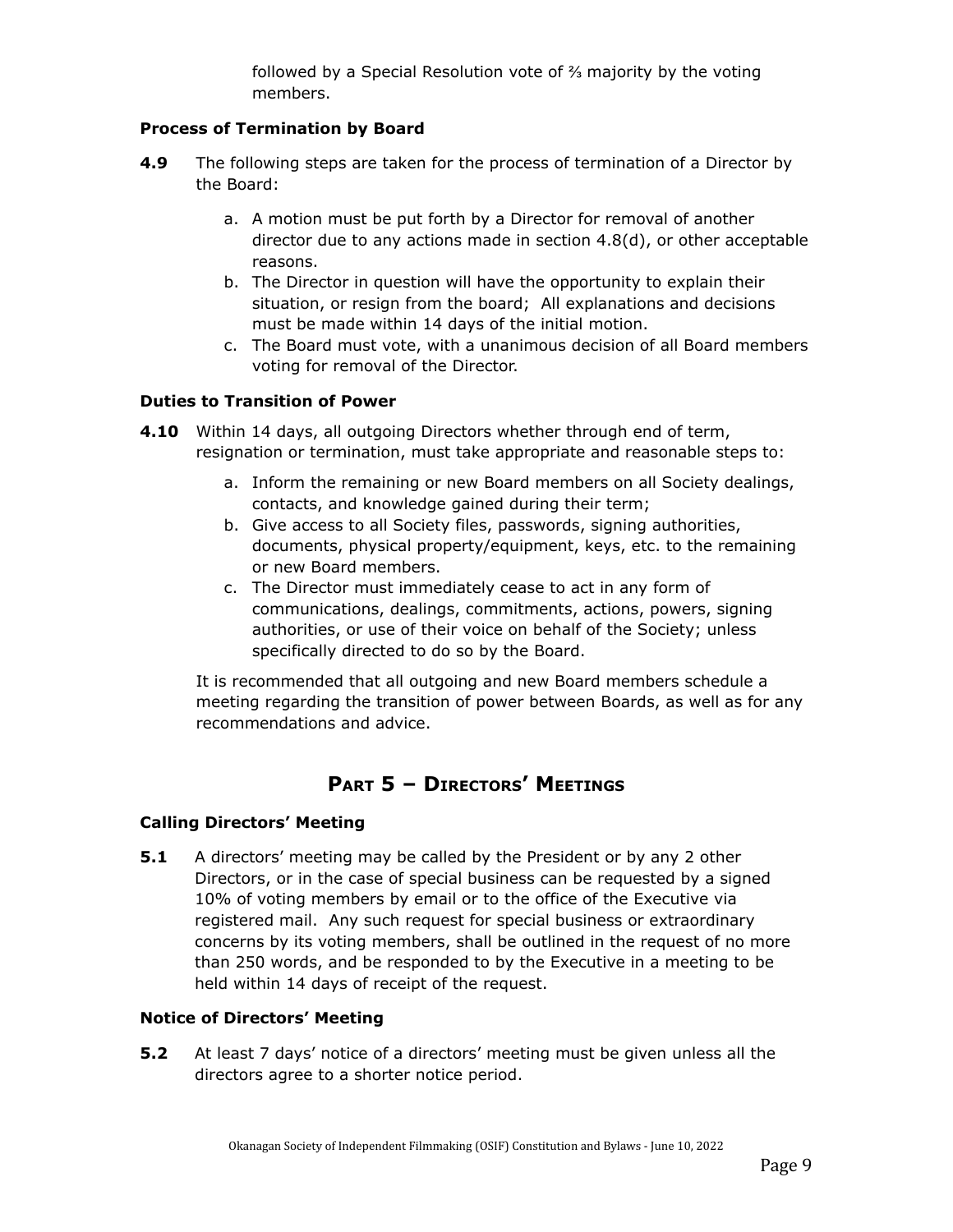#### **Proceedings Valid Despite Omission to Give Notice**

**5.3** The accidental omission to give notice of a directors' meeting to a director, or the non-receipt of a notice by a director, does not invalidate proceedings at the meeting.

#### **Conduct of Directors' Meetings**

**5.4** The directors may regulate their meetings and proceedings as they think fit, including through electronic means, within reasonable constraints that respect the reputation and conduct of the Society and its members. Directors' personal costs for attending meetings is not compensable.

#### **Quorum of Directors**

**5.5** The quorum for the transaction of business at a directors' meeting is 4.

#### **Director Voting**

- **5.6** The following information is in regards to Director voting:
	- a. Majority Rule Unless otherwise stated within these bylaws, and assuming quorum is achieved, a simple majority  $(50\% + 1)$  of votes is enough to pass ordinary resolutions and business matters for the Society.
	- b. Electronic Means Directors can vote on matters through electronic means, as set forth by the Board, including by proxy before or a reasonable amount of time after meetings, if they are unable to attend.
	- c. Consent Resolutions Requires all directors to give their consent in writing, verbally, or through electronic means, to pass a resolution in place of a meeting.
	- d. A tie vote means the resolution has been defeated.

## **Record of Minutes**

- **5.7** Minutes must be recorded at all Directors Meetings, and must include:
	- a. Date, Location and Start & End Times
	- b. Name of attending Board Members, & Absences
	- c. Name of scribe or minute taker
	- d. Agenda setting out Old Business & New Business
	- e. Detailed discussion on decisions, including text of resolutions passed, and the names of dissenting voters.
	- f. Action Items
	- g. Next Meeting Agenda

All minutes must be filed appropriately with the Board Secretary.

## **PART 6 – BOARD POSITIONS**

#### **Election or Appointment to Board Positions**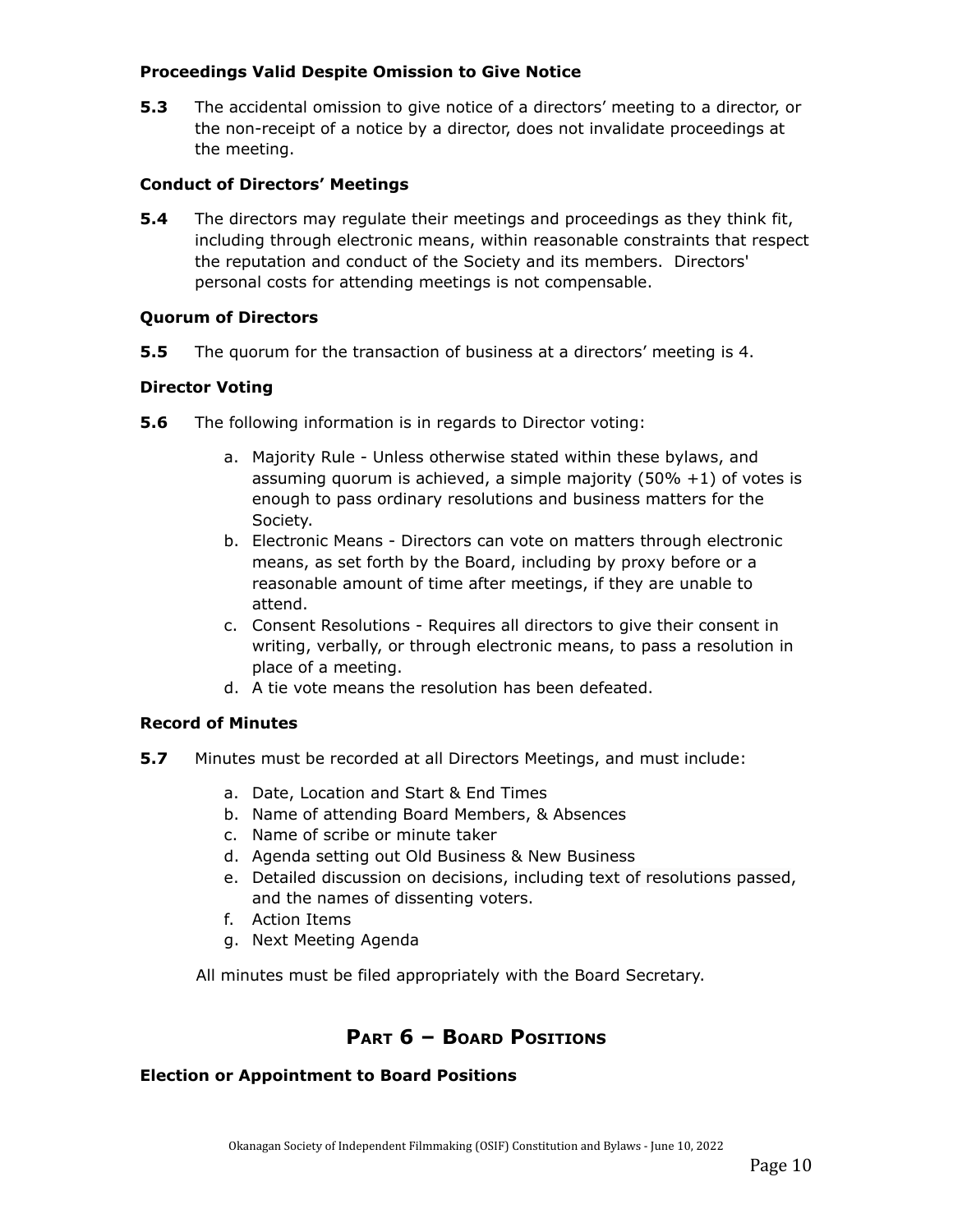**6.1** Directors must be elected or appointed to the following Executive Board positions. A director, other than the president, may hold more than one position: President; Vice-President; Secretary; Treasurer.

## **Role of President**

**6.2** The president is the elected or appointed chair of the Board, and represents the Society to the filmmaking community, and community at large. They are responsible for supervising the other directors in the execution of their duties, working with the Executive Director, Staff, and/or fellow Directors, with regards to decisions and actions made on behalf of the Society, as well as, overseeing grant applications, and conducting public media interviews & correspondence.

## **Role of Vice-President**

**6.3** The vice-president is the vice-chair of the Board and is responsible for carrying out the duties of the president if the president is unable to act. The vice-president should work closely with the president to achieve all the Society's goals and plans.

## **Role of Secretary**

- **6.4** The secretary is responsible for:
	- a. issuing notices of general meetings and directors' meetings;
	- b. taking minutes of general meetings and directors' meetings;
	- c. keeping the records of the Society in accordance with the Act;
	- d. conducting the correspondence of the Board;
	- e. filing the annual report of the Society and making any other filings with the registrar under the Act;
	- f. keeping up to date lists of current Society members and their contact information;
	- g. keeping backup copies of past and present grant applications and reports, donors names and contact information;
	- h. keeping a copy of the Society Seal of Registration;
	- i. keeping a copy of website and administrator social media passwords, registration, and login information.

## **Absence of Secretary from Meeting**

**6.5** In the absence of the secretary from a meeting, the Board must appoint another individual to act as secretary at the meeting.

## **Role of Treasurer**

- **6.6** The treasurer is responsible for doing, or making the necessary arrangements for, the following:
	- a. receiving and banking monies collected from the members or other sources;
	- b. keeping accounting records in respect of the Society's financial transactions;
	- c. preparing the Society's financial statements;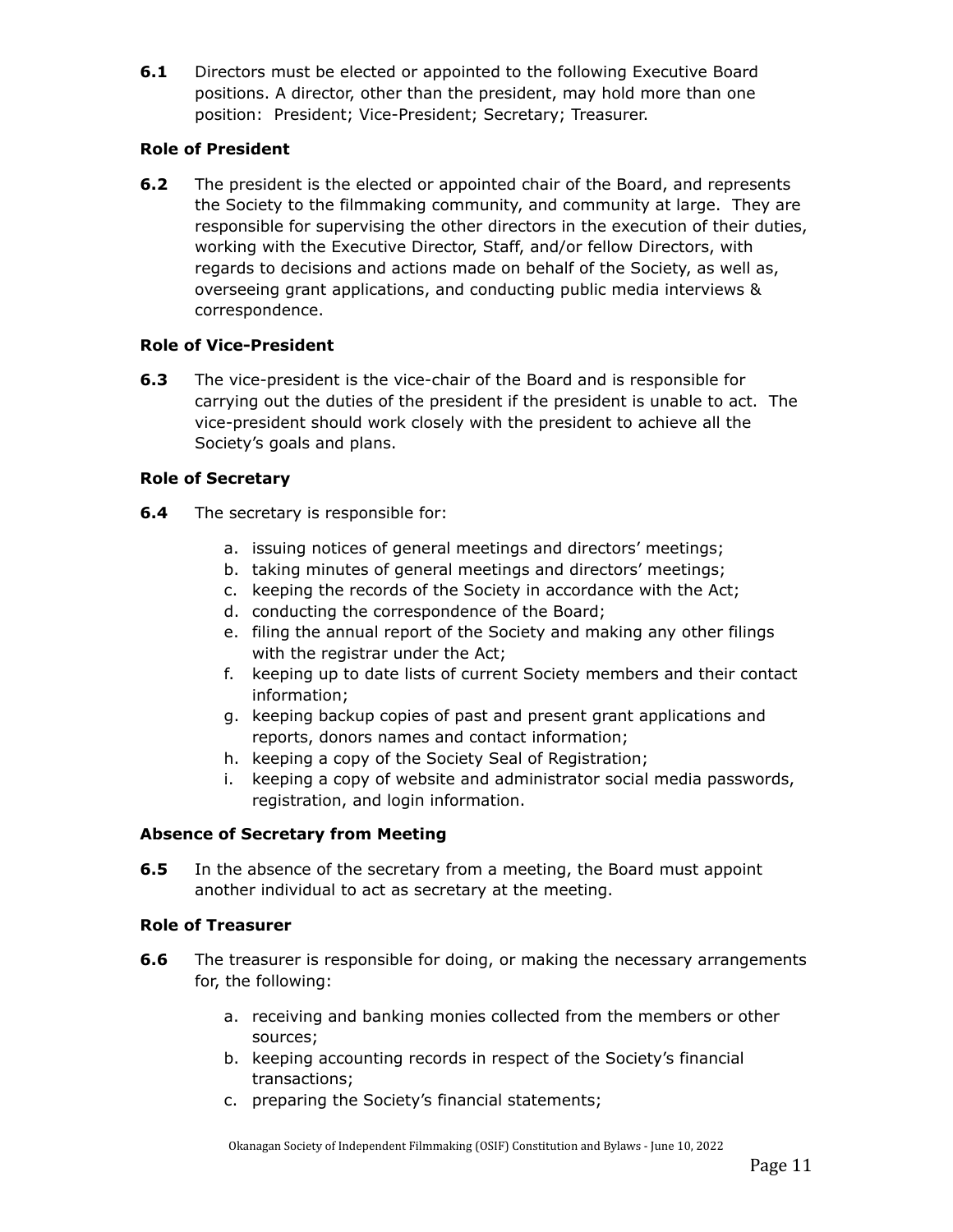d. making the Society's filings respecting taxes.

#### **Role of Directors at Large**

**6.7** Directors at Large are expected to uphold their duties outlined in section 4.2. They are also required to volunteer on committees and assist the Executive Board as directed.

#### **Role of Past-President**

**6.8** The Past-President may act as an advisor to the Executive and Directors at Large. The Past-President holds no authority over the Society or Board and has no voting power, unless voted or appointed onto the Board in another position.

# **PART 7 – REMUNERATION OF DIRECTORS**

## **Remuneration of Directors**

**7.1** These Bylaws do not permit the Society to pay a director remuneration for being a director, but the Society may, subject to the Act, pay remuneration to a director for services provided by the director to the Society in another capacity.

#### **Prizes & Grants for Directors**

- **7.2** It is known and accepted that some Directors may be artists in the field of filmmaking, and are encouraged to participate in Society events, contests, grants and other programming. However;
	- a. Directors are not eligible to receive Society funds, provided as prize money or as a perk of an award.
	- b. Directors are allowed to accept in-kind prizes (gear rental, studio space, memberships, etc.) from the Society or from third parties, as well as any prestige of the award.
	- c. Directors may not apply for grants from internal Society funding sources, however, they may apply for any third party grants that the Society may be in cooperation with (Telefilm, CreativeBC, etc.).
	- d. A Director must abstain from any voting or judging in any Society contest or prize, that they are running in. They will have no voice in any decision making processes regarding the handing out of awards and prizes to Society members.

# **PART 8 - SIGNING AUTHORITY & FINANCES**

#### **Signing Authority - Contracts and Agreements**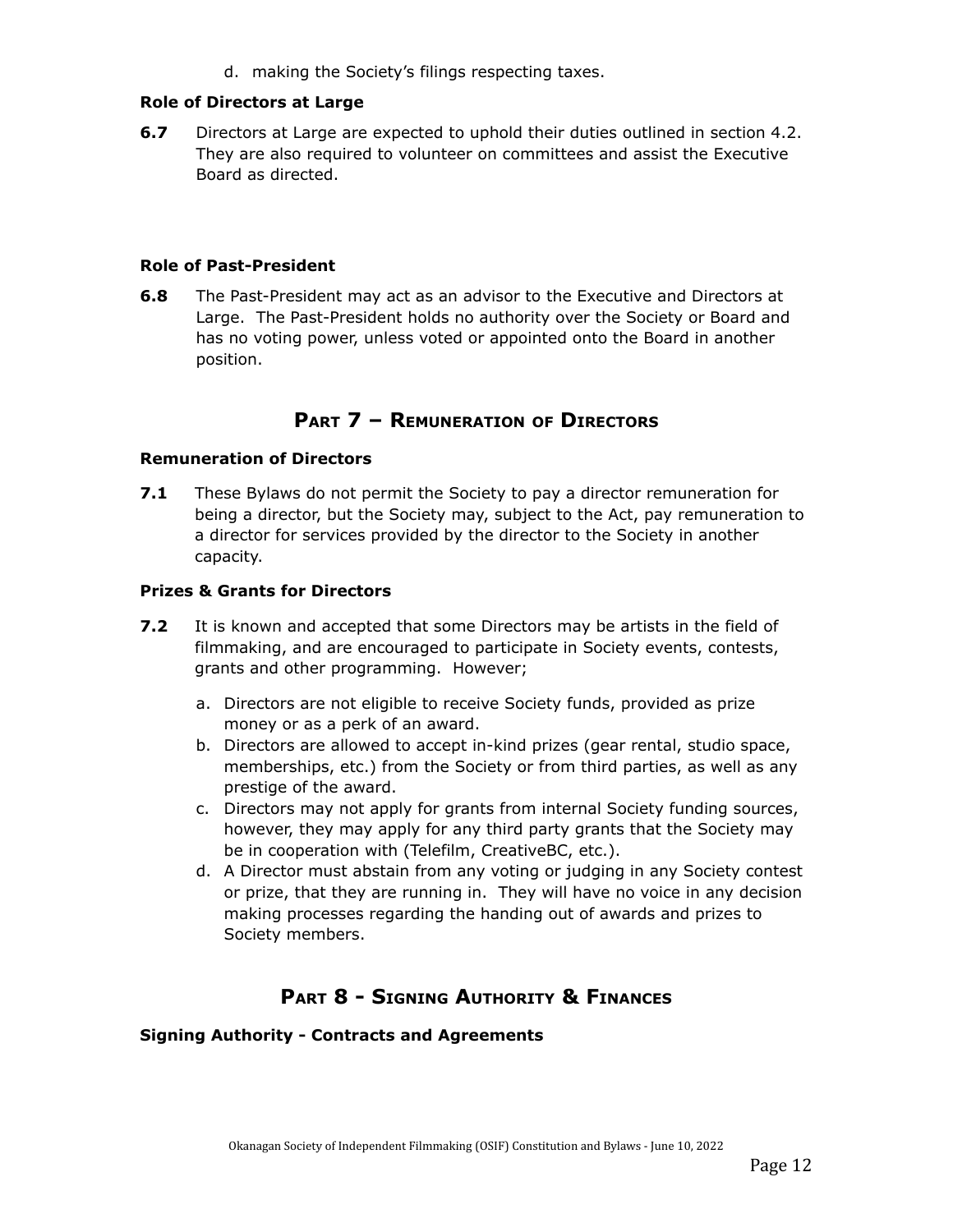- **8.1** Only after being fully approved by the Board, a contract or other record to be signed by the Society must be signed on behalf of the Society, by:
	- a. The president,
	- b. if the president is unable to provide a signature, by the vice-president, on behalf of the president,
	- c. if the president and vice-president are both unable to provide signatures, by any 2 other directors, or
	- d. in any case, by one or more individuals authorized by the Board to sign the record on behalf of the Society.

## **Signing Authority - Banking**

**8.2** The Society must have at least 2 banking signing authorities; ideally the President, and the Treasurer; or however the Board sees fit, as long as the Treasurer is one of those two signatories.

## **Financial Year End**

**8.3** The financial year of the Society is April 1 - March 31st each year.

## **Financial Transactions**

- **8.4** All financial transactions of Society funds should be coordinated through the Treasurer first.
	- a. Only the signing authorities of the Society bank account may approve and/or send payments of Society funds for outstanding invoices, payments, or debts.
	- b. Transactions made by the Directors or the Executive Director of less than \$50, for Society purposes do not need board approval. All purchases must provide a receipt approved by the President or Treasurer, for reimbursement.
	- c. All other transactions involving Society funds, must be approved by the Board first.
	- d. Cheques written from the Society must include the signature of the 2 Signing Authorities.

## **Borrowing**

**8.5** To carry out its objects, the Society may borrow/raise/secure the payment of money to meet its objects and operations. The Board decides the amounts and ways to raise funds.

# **PART 9 – ACCESS TO RECORDS**

## **Access to Records**

**9.1** Access to the society's records are available to the following:

| <b>Record Type</b>   | <b>Director</b><br><b>Access</b> | <b>Member Access</b>                        | Public<br><b>Access</b> |
|----------------------|----------------------------------|---------------------------------------------|-------------------------|
| Register of members. | Yes                              | Yes, some information<br>may be restricted. | No                      |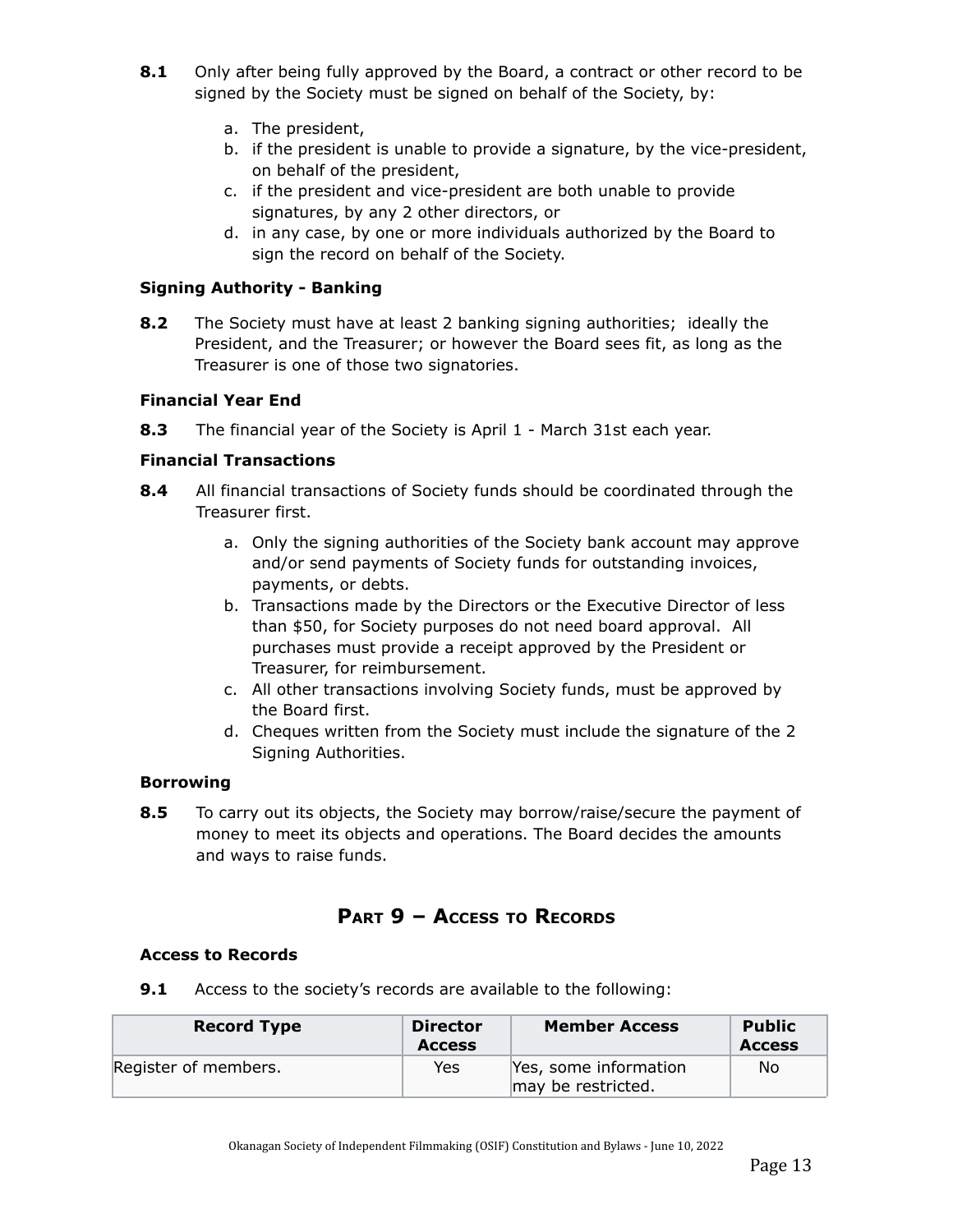| Minutes of members' meetings.                              | Yes | Yes                                                | No         |
|------------------------------------------------------------|-----|----------------------------------------------------|------------|
| Minutes of directors' meetings                             | Yes | No, but may request at<br>discretion of the Board. | No         |
| Any disclosures by directors of a<br>conflict of interest. | Yes | Yes                                                | No         |
| Accounting records, including<br>individual transactions.  | Yes | No, but may request at<br>discretion of the Board. | No         |
| Financial statements and any<br>auditor reports.           | Yes | Yes                                                | <b>Yes</b> |

a. Only Members in good standing may request for access to restricted records. A member can request a record by a written statement sent to the administrative email of the society. The Board will have 14 days to respond to the request.

# **PART 10 – PROTECTION AND INDEMNITY OF DIRECTORS/OFFICERS**

#### **Director Protection**

#### **10.1**

- a. Each Director holds office with protection from the Society. The Society indemnifies each Director against all costs or charges that result from any act done in their role for the Society. The Society does not protect Director's for acts of fraud, dishonesty, or bad faith.
- b. No Director is liable for the acts of any other Director or employee. No Director is liable for any loss due to an oversight or error in judgment, or by an act in their role for the Society unless the act is fraud, dishonest or bad faith.

## **Insurance**

**10.2** The Society may purchase and maintain insurance for the benefit of any person referred to in Part 10.1, hereof against such liabilities and in such amounts as the board may from time to time determine and are permitted by the Act.

## **PART 11 – DISSOLUTION OF SOCIETY**

#### **Distributing Assets**

**11.1** The Society does not pay dividends or distribute property among its Members upon dissolution.

## **Dissolution of Society**

**11.2** If the Society is dissolved, any funds or assets remaining after paying all debts will be given to a registered charitable organization, or a not for profit